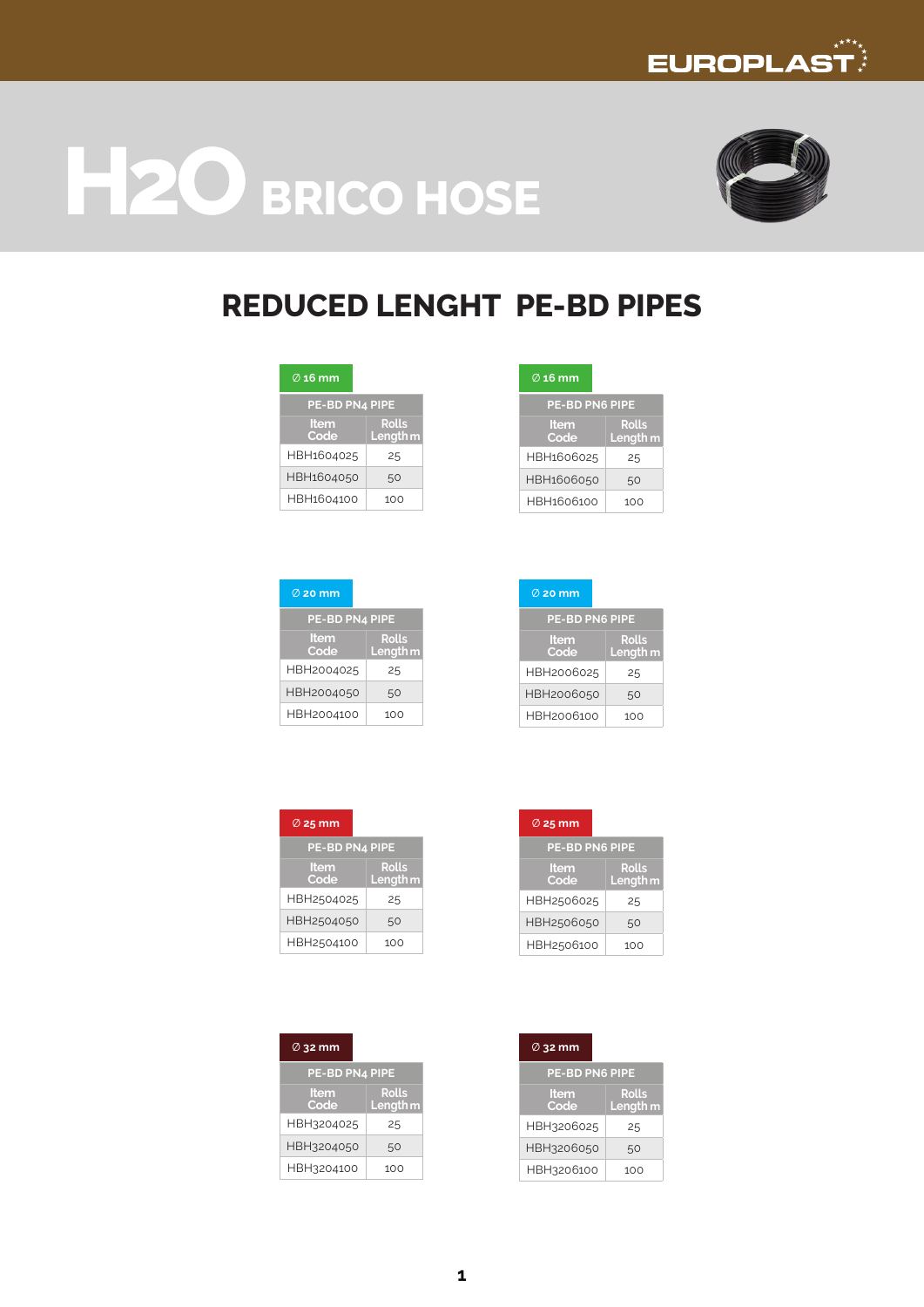

**H2O BRICO**



# **HEAVY DRIPLINE**

| $\varnothing$ 16 mm |                       |                                |  |  |
|---------------------|-----------------------|--------------------------------|--|--|
|                     | <b>HBG (Standard)</b> |                                |  |  |
| 40 mil - 1,00 mm    |                       |                                |  |  |
| Item<br>Code        | Dripp.Dist.<br>cm     | <b>Reel</b><br><b>Length m</b> |  |  |
| HBG162025           | 20                    | 25                             |  |  |
| HBG163025           | 30                    | 25                             |  |  |
| HBG163325           | 33                    | 25                             |  |  |
| HBG164025           | 40                    | 25                             |  |  |
| HBG162050           | 20                    | 50                             |  |  |
| HBG163050           | 30                    | 50                             |  |  |
| HBG163350           | 33                    | 50                             |  |  |
| HBG164050           | 40                    | 50                             |  |  |
| HBG1620100          | 20                    | 100                            |  |  |
| HBG1630100          | 30                    | 100                            |  |  |
| HBG1633100          | 33                    | 100                            |  |  |
| HBG1640100          | 40                    | 100                            |  |  |

#### Ø **16 mm**

| HBF (4 Holes)    |                   |                                    |  |
|------------------|-------------------|------------------------------------|--|
| 45 mil - 1,10 mm |                   |                                    |  |
| Item<br>Code     | Dripp.Dist.<br>cm | <b>Reel</b><br>Length <sub>m</sub> |  |
| HBF1620100       | 20                | 100                                |  |
| HBF1630100       | 30                | 100                                |  |
| HBF1633100       | 33                | 100                                |  |
| HBF1640100       | 40                | 100                                |  |

#### Ø **16 mm**

| <b>HBP (Self-compensating)</b> |                   |                                    |  |
|--------------------------------|-------------------|------------------------------------|--|
| 45 mil - 1,10 mm               |                   |                                    |  |
| Item<br>Code                   | Dripp.Dist.<br>cm | <b>Reel</b><br>Length <sub>m</sub> |  |
| HBP1620100                     | 20                | 100                                |  |
| HBP1630100                     | 30                | 100                                |  |
| HBP1633100                     | 33                | 100                                |  |
| HBP 1640100                    | 40                | 100                                |  |

## **HG**

Standard dripper with 2 exit holes L 32



### **HF**

Standard dripper with 4 exit holes L 69



### **HP**

Dripper self-compensating L 36



*\** **NOTES :** *BROWN WING ON REQUEST*